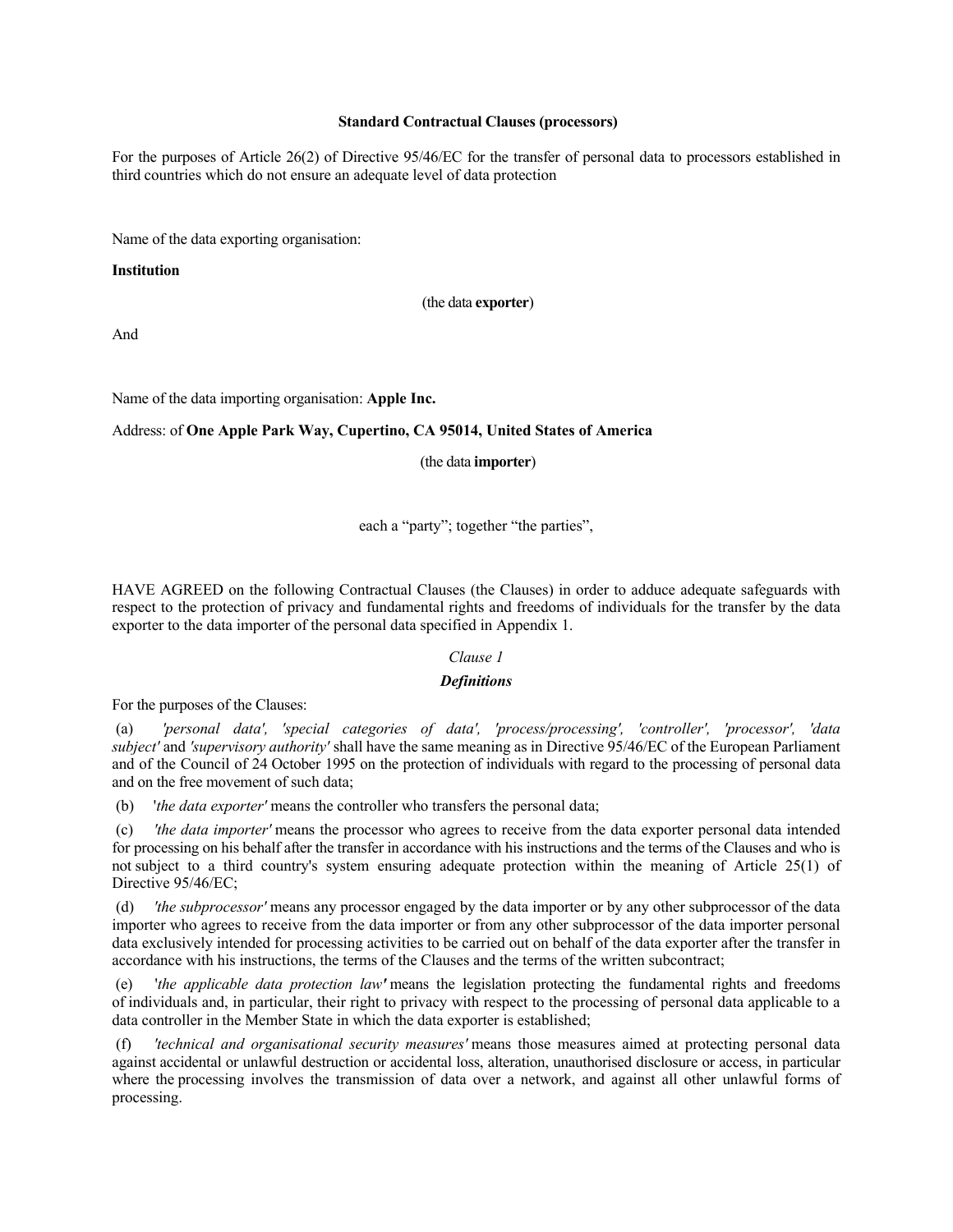### *Clause 2*

## *Details of the transfer*

The details of the transfer and in particular the special categories of personal data where applicable are specified in Appendix 1 which forms an integral part of the Clauses.

### *Clause 3*

#### *Third-party beneficiary clause*

1. The data subject can enforce against the data exporter this Clause, Clause 4(b) to (i), Clause 5(a) to (e), and (g) to (j), Clause 6(1) and (2), Clause 7, Clause 8(2), and Clauses 9 to 12 as third-party beneficiary.

2. The data subject can enforce against the data importer this Clause, Clause 5(a) to (e) and (g), Clause 6, Clause 7, Clause 8(2), and Clauses 9 to 12, in cases where the data exporter has factually disappeared or has ceased to exist in law unless any successor entity has assumed the entire legal obligations of the data exporter by contract or by operation of law, as a result of which it takes on the rights and obligations of the data exporter, in which case the data subject can enforce them against such entity.

3. The data subject can enforce against the subprocessor this Clause, Clause 5(a) to (e) and (g), Clause 6, Clause 7, Clause 8(2), and Clauses 9 to 12, in cases where both the data exporter and the data importer have factually disappeared or ceased to exist in law or have become insolvent, unless any successor entity has assumed the entire legal obligations of the data exporter by contract or by operation of law as a result of which it takes on the rights and obligations of the data exporter, in which case the data subject can enforce them against such entity. Such third-party liability of the subprocessor shall be limited to its own processing operations under the Clauses.

4. The parties do not object to a data subject being represented by an association or other body if the data subject so expressly wishes and if permitted by national law.

## *Clause 4*

## *Obligations of the data exporter*

The data exporter agrees and warrants:

(a) that the processing, including the transfer itself, of the personal data has been and will continue to be carried out in accordance with the relevant provisions of the applicable data protection law (and, where applicable, has been notified to the relevant authorities of the Member State where the data exporter is established) and does not violate the relevant provisions of that State;

(b) that it has instructed and throughout the duration of the personal data processing services will instruct the data importer to process the personal data transferred only on the data exporter's behalf and in accordance with the applicable data protection law and the Clauses;

(c) that the data importer will provide sufficient guarantees in respect of the technical and organisational security measures specified in Appendix 2 to this contract;

(d) that after assessment of the requirements of the applicable data protection law, the security measures are appropriate to protect personal data against accidental or unlawful destruction or accidental loss, alteration, unauthorised disclosure or access, in particular where the processing involves the transmission of data over a network, and against all other unlawful forms of processing, and that these measures ensure a level of security appropriate to the risks presented by the processing and the nature of the data to be protected having regard to the state of the art and the cost of their implementation;

(e) that it will ensure compliance with the security measures;

(f) that, if the transfer involves special categories of data, the data subject has been informed or will be informed before, or as soon as possible after, the transfer that its data could be transmitted to a third country not providing adequate protection within the meaning of Directive 95/46/EC;

(g) to forward any notification received from the data importer or any subprocessor pursuant to Clause 5(b) and Clause 8(3) to the data protection supervisory authority if the data exporter decides to continue the transfer or to lift the suspension;

(h) to make available to the data subjects upon request a copy of the Clauses, with the exception of Appendix 2, and a summary description of the security measures, as well as a copy of any contract for subprocessing services which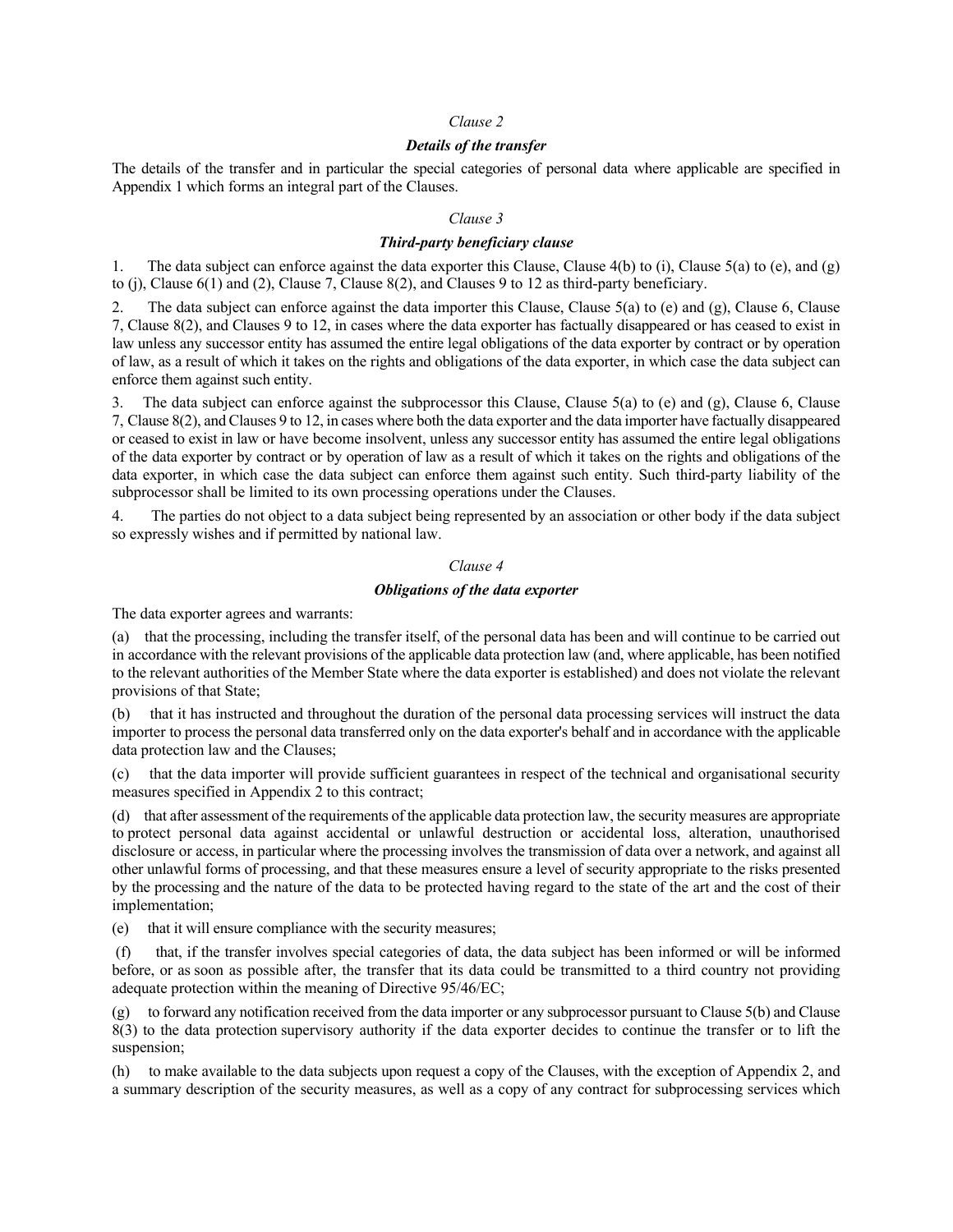has to be made in accordance with the Clauses, unless the Clauses or the contract contain commercial information, in which case it may remove such commercial information;

(i) that, in the event of subprocessing, the processing activity is carried out in accordance with Clause 11 by a subprocessor providing at least the same level of protection for the personal data and the rights of data subject as the data importer under the Clauses; and

(i) that it will ensure compliance with Clause  $4(a)$  to (i).

# *Clause 5*

### *Obligations of the data importer*

The data importer agrees and warrants:

(a) to process the personal data only on behalf of the data exporter and in compliance with its instructions and the Clauses; if it cannot provide such compliance for whatever reasons, it agrees to inform promptly the data exporter of its inability to comply, in which case the data exporter is entitled to suspend the transfer of data and/or terminate the contract;

(b) that it has no reason to believe that the legislation applicable to it prevents it from fulfilling the instructions received from the data exporter and its obligations under the contract and that in the event of a change in this legislation which is likely to have a substantial adverse effect on the warranties and obligations provided by the Clauses, it will promptly notify the change to the data exporter as soon as it is aware, in which case the data exporter is entitled to suspend the transfer of data and/or terminate the contract;

(c) that it has implemented the technical and organisational security measures specified in Appendix 2 before processing the personal data transferred;

(d) that it will promptly notify the data exporter about:

(i) any legally binding request for disclosure of the personal data by a law enforcement authority unless otherwise prohibited, such as a prohibition under criminal law to preserve the confidentiality of a law enforcement investigation,

(ii) any accidental or unauthorised access, and

(iii) any request received directly from the data subjects without responding to that request, unless it has been otherwise authorised to do so;

(e) to deal promptly and properly with all inquiries from the data exporter relating to its processing of the personal data subject to the transfer and to abide by the advice of the supervisory authority with regard to the processing of the data transferred;

(f) at the request of the data exporter to submit its data processing facilities for audit of the processing activities covered by the Clauses which shall be carried out by the data exporter or an inspection body composed of independent members and in possession of the required professional qualifications bound by a duty of confidentiality, selected by the data exporter, where applicable, in agreement with the supervisory authority;

(g) to make available to the data subject upon request a copy of the Clauses, or any existing contract for subprocessing, unless the Clauses or contract contain commercial information, in which case it may remove such commercial information, with the exception of Appendix 2 which shall be replaced by a summary description of the security measures in those cases where the data subject is unable to obtain a copy from the data exporter;

(h) that, in the event of subprocessing, it has previously informed the data exporter and obtained its prior written consent;

(i) that the processing services by the subprocessor will be carried out in accordance with Clause 11;

(j) to send promptly a copy of any subprocessor agreement it concludes under the Clauses to the data exporter.

# *Clause 6*

#### *Liability*

1. The parties agree that any data subject, who has suffered damage as a result of any breach of the obligations referred to in Clause 3 or in Clause 11 by any party or subprocessor is entitled to receive compensation from the data exporter for the damage suffered.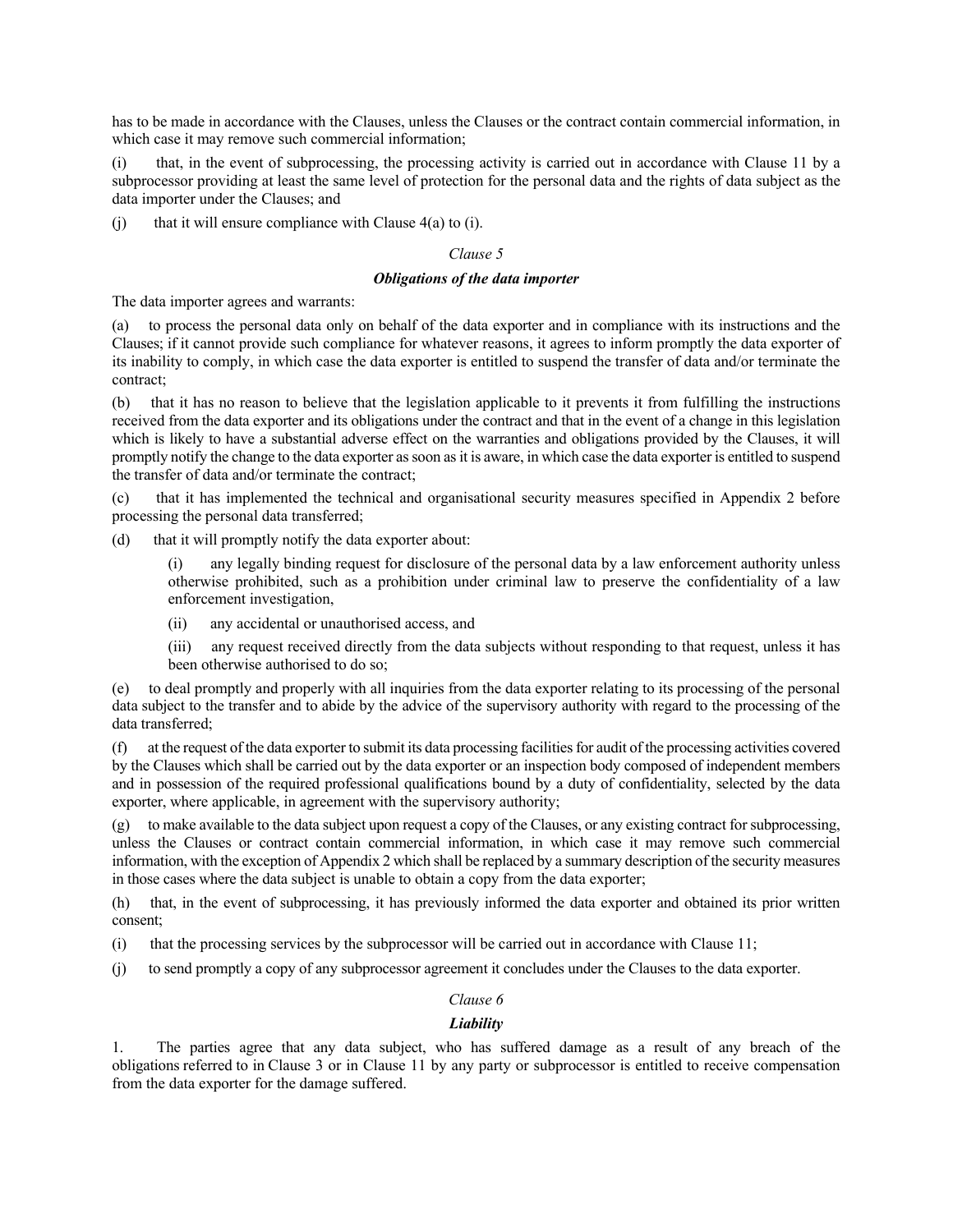2. If a data subject is not able to bring a claim for compensation in accordance with paragraph 1 against the data exporter, arising out of a breach by the data importer or his subprocessor of any of their obligations referred to in Clause 3 or in Clause 11, because the data exporter has factually disappeared or ceased to exist in law or has become insolvent, the data importer agrees that the data subject may issue a claim against the data importer as if it were the data exporter, unless any successor entity has assumed the entire legal obligations of the data exporter by contract of by operation of law, in which case the data subject can enforce its rights against such entity.

The data importer may not rely on a breach by a subprocessor of its obligations in order to avoid its own liabilities.

3. If a data subject is not able to bring a claim against the data exporter or the data importer referred to in paragraphs 1 and 2, arising out of a breach by the subprocessor of any of their obligations referred to in Clause 3 or in Clause 11 because both the data exporter and the data importer have factually disappeared or ceased to exist in law or have become insolvent, the subprocessor agrees that the data subject may issue a claim against the data subprocessor with regard to its own processing operations under the Clauses as if it were the data exporter or the data importer, unless any successor entity has assumed the entire legal obligations of the data exporter or data importer by contract or by operation of law, in which case the data subject can enforce its rights against such entity. The liability of the subprocessor shall be limited to its own processing operations under the Clauses.

# *Clause 7*

### *Mediation and jurisdiction*

1. The data importer agrees that if the data subject invokes against it third-party beneficiary rights and/or claims compensation for damages under the Clauses, the data importer will accept the decision of the data subject:

(a) to refer the dispute to mediation, by an independent person or, where applicable, by the supervisory authority;

(b) to refer the dispute to the courts in the Member State in which the data exporter is established.

2. The parties agree that the choice made by the data subject will not prejudice its substantive or procedural rights to seek remedies in accordance with other provisions of national or international law.

### *Clause 8*

#### *Cooperation with supervisory authorities*

1. The data exporter agrees to deposit a copy of this contract with the supervisory authority if it so requests or if such deposit is required under the applicable data protection law.

2. The parties agree that the supervisory authority has the right to conduct an audit of the data importer, and of any subprocessor, which has the same scope and is subject to the same conditions as would apply to an audit of the data exporter under the applicable data protection law.

3. The data importer shall promptly inform the data exporter about the existence of legislation applicable to it or any subprocessor preventing the conduct of an audit of the data importer, or any subprocessor, pursuant to paragraph 2. In such a case the data exporter shall be entitled to take the measures foreseen in Clause 5 (b).

#### *Clause 9*

### *Governing Law*

The Clauses shall be governed by the law of the Member State in which the data exporter is established, namely Slovakia.

#### *Clause 10*

#### *Variation of the contract*

The parties undertake not to vary or modify the Clauses. This does not preclude the parties from adding clauses on business related issues where required as long as they do not contradict the Clause.

# *Clause 11*

#### *Subprocessing*

1. The data importer shall not subcontract any of its processing operations performed on behalf of the data exporter under the Clauses without the prior written consent of the data exporter. Where the data importer subcontracts its obligations under the Clauses, with the consent of the data exporter, it shall do so only by way of a written agreement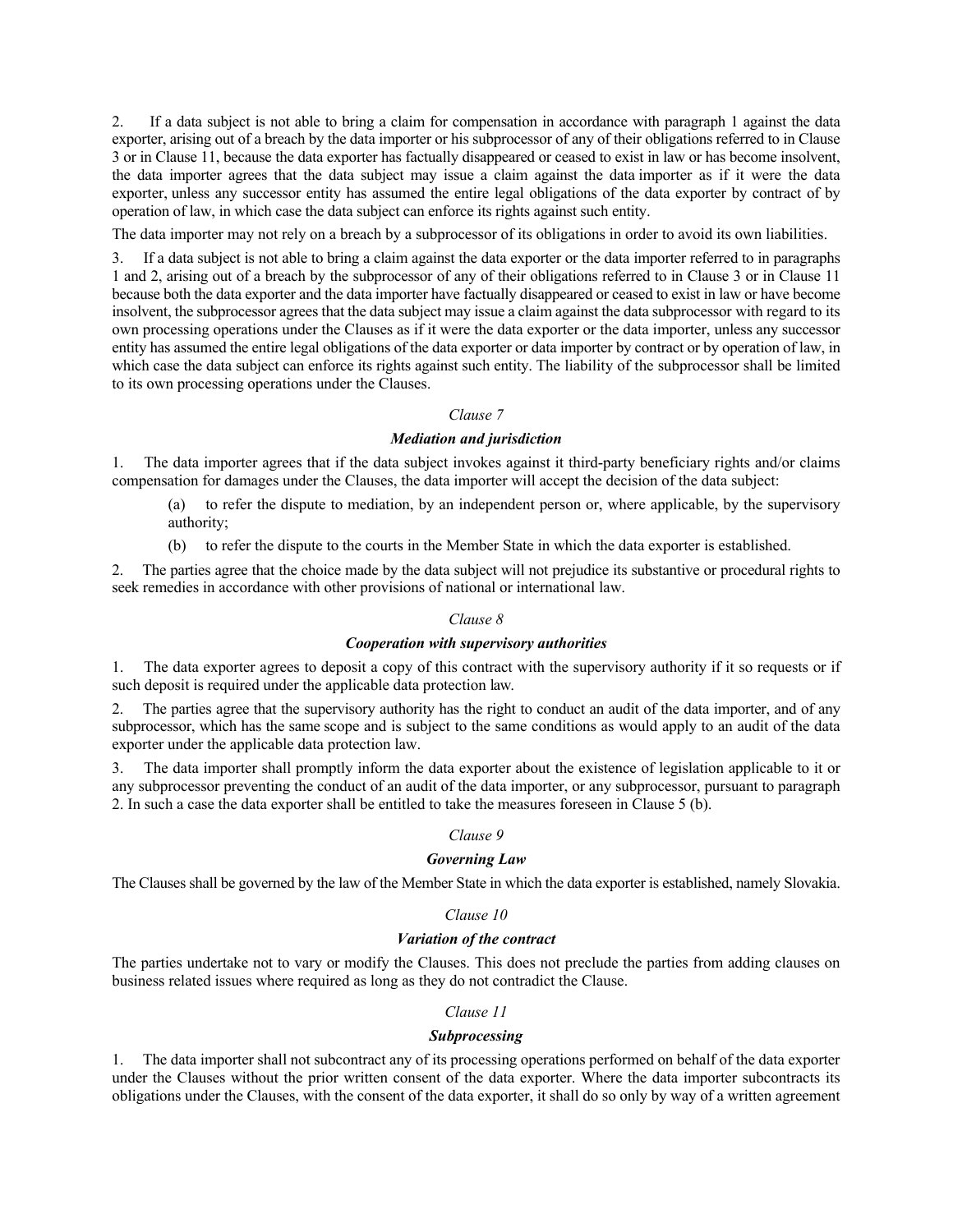with the subprocessor which imposes the same obligations on the subprocessor as are imposed on the data importer under the Clauses. Where the subprocessor fails to fulfil its data protection obligations under such written agreement the data importer shall remain fully liable to the data exporter for the performance of the subprocessor's obligations under such agreement.

2. The prior written contract between the data importer and the subprocessor shall also provide for a third-party beneficiary clause as laid down in Clause 3 for cases where the data subject is not able to bring the claim for compensation referred to in paragraph 1 of Clause 6 against the data exporter or the data importer because they have factually disappeared or have ceased to exist in law or have become insolvent and no successor entity has assumed the entire legal obligations of the data exporter or data importer by contract or by operation of law. Such third-party liability of the subprocessor shall be limited to its own processing operations under the Clauses.

3. The provisions relating to data protection aspects for subprocessing of the contract referred to in paragraph 1 shall be governed by the law of the Member State in which the data exporter is established, namely Slovakia.

4. The data exporter shall keep a list of subprocessing agreements concluded under the Clauses and notified by the data importer pursuant to Clause 5 (j), which shall be updated at least once a year. The list shall be available to the data exporter's data protection supervisory authority.

### *Clause 12*

#### *Obligation after the termination of personal data processing services*

1. The parties agree that on the termination of the provision of data processing services, the data importer and the subprocessor shall, at the choice of the data exporter, return all the personal data transferred and the copies thereof to the data exporter or shall destroy all the personal data and certify to the data exporter that it has done so, unless legislation imposed upon the data importer prevents it from returning or destroying all or part of the personal data transferred. In that case, the data importer warrants that it will guarantee the confidentiality of the personal data transferred and will not actively process the personal data transferred anymore.

2. The data importer and the subprocessor warrant that upon request of the data exporter and/or of the supervisory authority, it will submit its data processing facilities for an audit of the measures referred to in paragraph 1.

IN WITNESS WHEREOF, the Parties have caused the Clauses to be executed by their duly authorised representatives with effect as of the Effective Date.

### **On behalf of the data exporter:**

Name:

Position

Date:

Signature:

#### **On behalf of the data importer:**

Name: Douglas G. Vetter

Position: Assistant Secretary

Date: May 19, 2020

Signature:  $\lambda$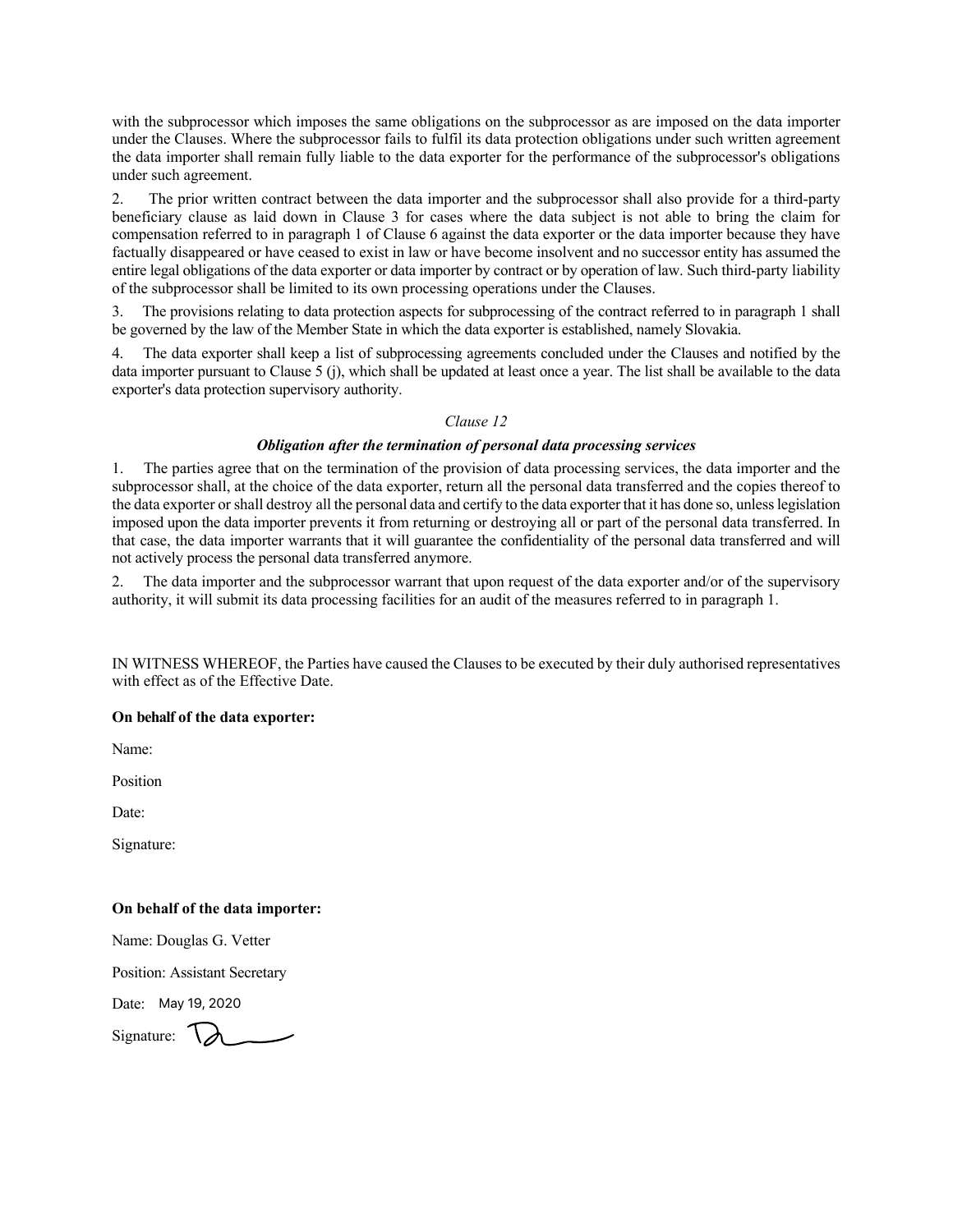# **Appendix 1 to the Standard Contractual Clauses**

### **Data exporter**

The data exporter is the non-Apple entity that is a party to the Clauses.

### **Data importer**

The data importer provides information system and technology services.

## **Data subjects**

The personal data transferred concern the following category of data subjects: users of the service (including employees, contractors, and other end users affiliated with data exporter).

### **Categories of data**

The personal data transferred concern the following categories of data:

- Personal information relating to individuals accessing the service (such as account details, name, email address, and phone number) that is gathered by or at the direction of the data exporter.

### **Special categories of data**

None

# **Processing operations**

The personal data transferred will be subject to the following basic processing activities:

- Personal data shall be processed in the context of the provision of information system and technology services, and such processing shall include data warehousing, data processing and data mining, and other limited related services at the direction of the data exporter.

DATA EXPORTER

Name:

Date:

Signature:

DATA IMPORTER

Name: Apple Inc.

By: Douglas G. Vetter, Assistant Secretary

Date: May 19, 2020

 $Signature: \setminus \&$